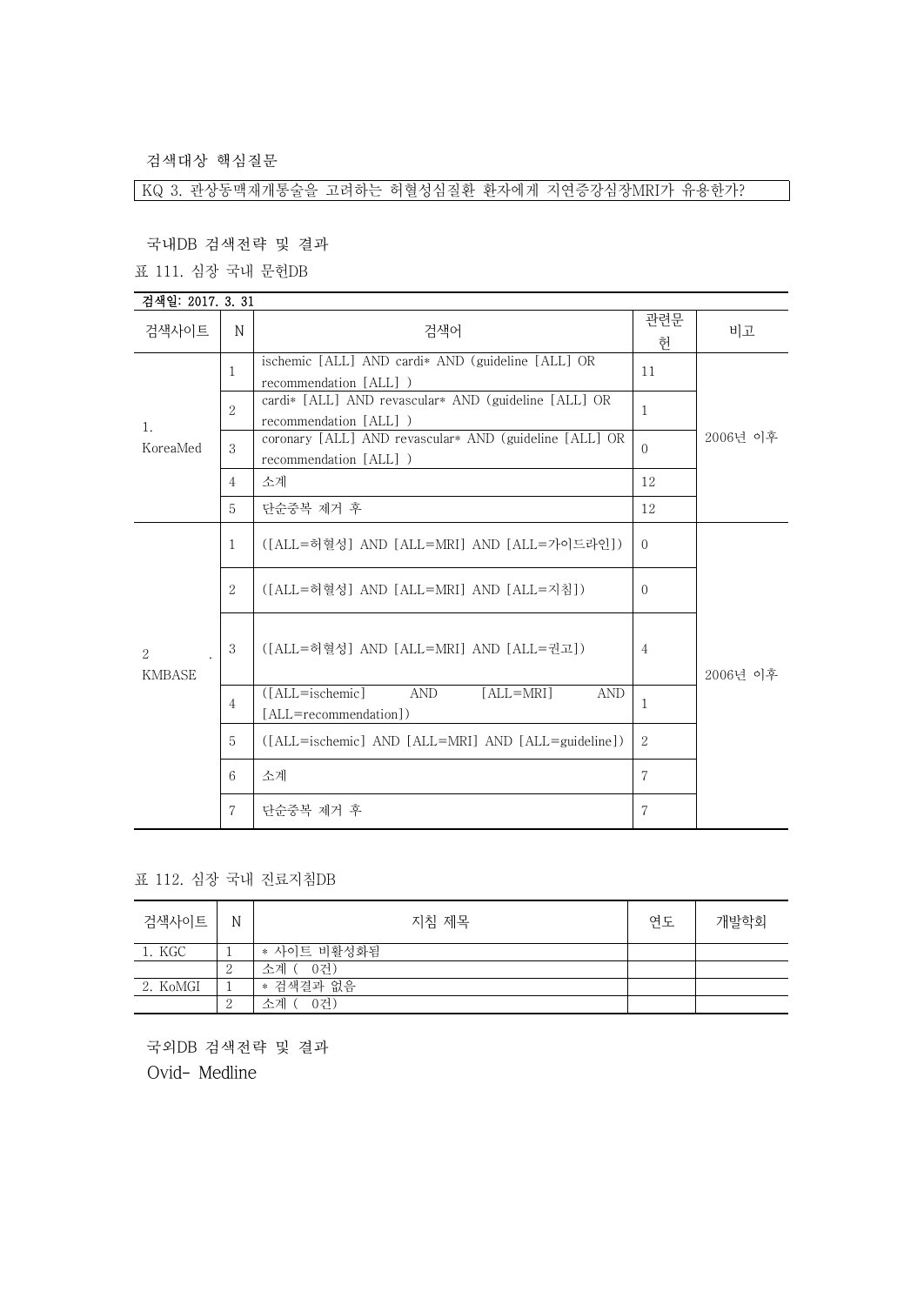검색일: 2017. 3. 15 구분 N 검색어 검색 결과 P 1 exp ischemic heart disease/ or ischemic.mp. 517,856 2 coronary.mp. and revascular\$.mp. 30,719 3 1 AND 2 25,185 4 exp myocardial infarction 160,426 5 3 OR 4 176,783 검사 6 exp magnetic resonance imaging/ or MRI.mp. 408,577  $P&່ 검사 2 5 AND 6 4,065$ 지침 8 guideline.pt. 16,453 9 practice guideline.pt. 22,650 guideline\$.ti. 55,336 11 recommendation\$.ti. 27,311 12 8 or 9 or 10 or 11 94,792 P&검사&지 | 13 침<br>연도  $7 \text{ AND } 12$  5 연도 14 2006~current 5<br>종합 15 중복제거후 5 <u> 15 중복제거후 5 동</u>

표 113. 심장 국외 Ovid-Medline

## 표 114. 심장 국외 Ovid-Embase

| 검색일: 2017. 3. 29 |             |                                             |         |
|------------------|-------------|---------------------------------------------|---------|
| 구분               | $\mathbf N$ | 검색어                                         | 검색 결과   |
|                  | T.          | exp ischemic heart disease/ or ischemic.mp. | 790,345 |
|                  | 2           | coronary.mp. and revascular\$.mp.           | 58.348  |
| P                | 3           | 1 AND 2                                     | 42,856  |
|                  | 4           | exp myocardial infarction                   | 342,187 |
|                  | 5           | 3 OR 4                                      | 355.229 |
| 검사               | 6           | exp magnetic resonance imaging or MRI.mp.   | 774,658 |
| P&검사             | 7           | 5 AND 6                                     | 13,697  |
| 지침               | 8           | guideline\$.ti.                             | 81,452  |
|                  | 9           | recommendation\$.ti.                        | 38,501  |
|                  | 10          | 8 or 9                                      | 117,840 |
| P&검사&지           |             |                                             |         |
| 침                | 11          | 7 AND 10                                    | 116     |
| 연도               | 12          | limit 11 to $yr="2006$ -Current"            | 108     |
| 종합               | 13          | 중복제거후                                       | 106     |

## 표 115. 심장 국외 GIN

| 검색일: 2017. 3. 29 |              |       |  |
|------------------|--------------|-------|--|
| N                | 검색어          | 검색 결과 |  |
|                  | ischemic MRI |       |  |

## 표 116. 심장 국외 NGC

| 검색일:<br>2017. 3. 31 |                                  |       |  |
|---------------------|----------------------------------|-------|--|
|                     | 검색어                              | 검색 결과 |  |
|                     | ischemic and revascular* and MRI | **    |  |